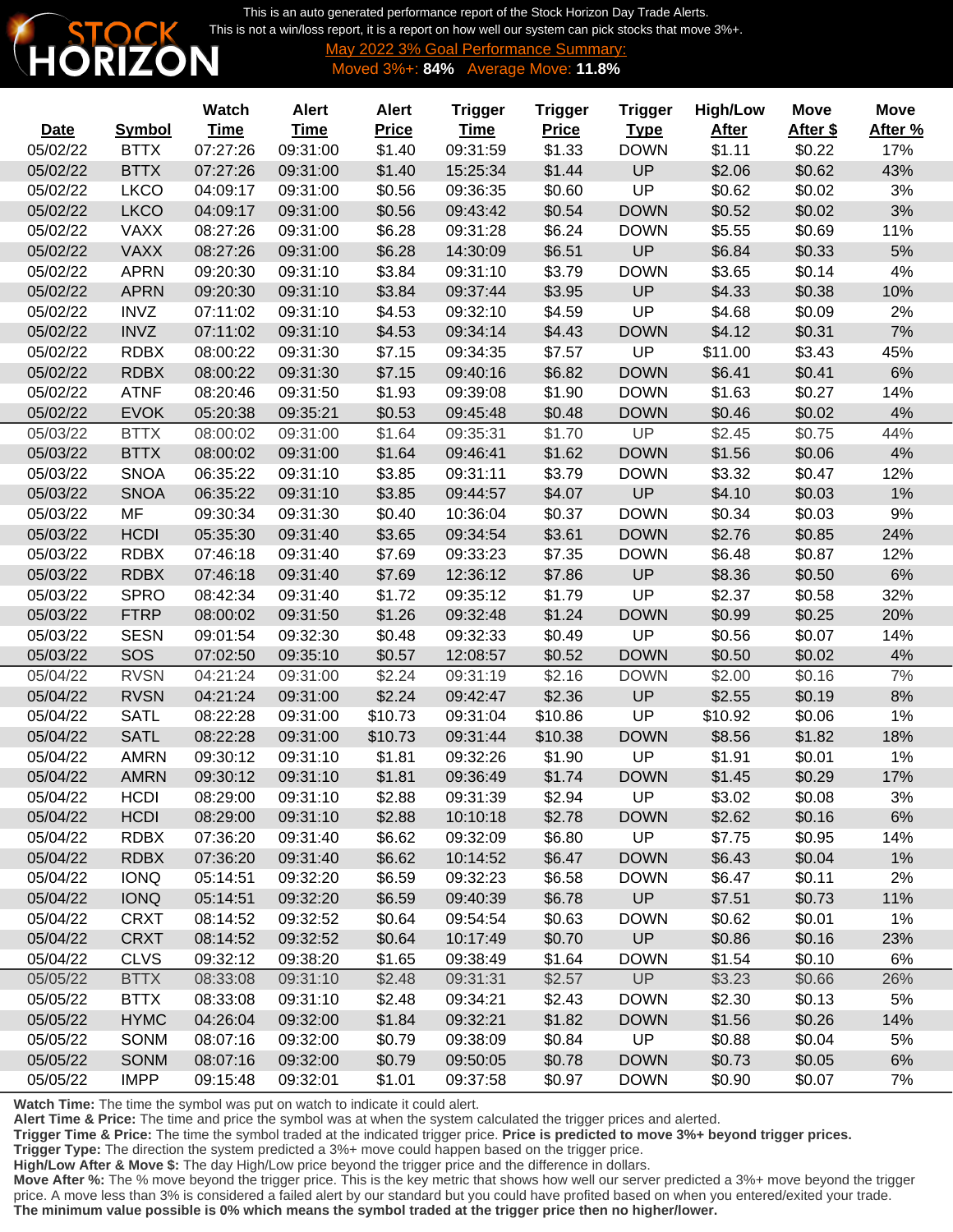|             |               | Watch       | <b>Alert</b> | <b>Alert</b> | <b>Trigger</b> | <b>Trigger</b> | <b>Trigger</b> | <b>High/Low</b> | <b>Move</b> | <b>Move</b> |
|-------------|---------------|-------------|--------------|--------------|----------------|----------------|----------------|-----------------|-------------|-------------|
| <b>Date</b> | <b>Symbol</b> | <b>Time</b> | <b>Time</b>  | <b>Price</b> | <b>Time</b>    | <b>Price</b>   | <b>Type</b>    | <b>After</b>    | After \$    | After %     |
| 05/05/22    | <b>ICPT</b>   | 07:45:00    | 09:32:10     | \$18.68      | 09:55:50       | \$18.24        | <b>DOWN</b>    | \$17.30         | \$0.94      | 5%          |
| 05/05/22    | <b>ICPT</b>   | 07:45:00    | 09:32:10     | \$18.68      | 11:16:04       | \$19.45        | UP             | \$20.00         | \$0.55      | 3%          |
| 05/05/22    | <b>RVSN</b>   | 09:08:52    | 09:32:20     | \$1.96       | 09:34:31       | \$1.97         | UP             | \$2.06          | \$0.09      | 5%          |
| 05/05/22    | <b>RVSN</b>   | 09:08:52    | 09:32:20     | \$1.96       | 09:43:49       | \$1.88         | <b>DOWN</b>    | \$1.61          | \$0.27      | 14%         |
| 05/05/22    | <b>SIMO</b>   | 09:32:36    | 09:34:30     | \$98.43      | 09:34:30       | \$98.45        | UP             | \$98.65         | \$0.20      | 0%          |
| 05/05/22    | <b>SIMO</b>   | 09:32:36    | 09:34:30     | \$98.43      | 09:56:53       | \$95.80        | <b>DOWN</b>    | \$93.38         | \$2.42      | 3%          |
| 05/05/22    | <b>COMM</b>   | 09:37:24    | 09:37:50     | \$8.03       | 09:46:44       | \$7.25         | <b>DOWN</b>    | \$7.05          | \$0.20      | 3%          |
| 05/05/22    | <b>SBFM</b>   | 08:00:04    | 09:38:10     | \$2.74       | 09:38:43       | \$2.76         | UP             | \$2.84          | \$0.08      | 3%          |
| 05/05/22    | <b>SBFM</b>   | 08:00:04    | 09:38:10     | \$2.74       | 10:05:57       | \$2.66         | <b>DOWN</b>    | \$2.54          | \$0.12      | 5%          |
| 05/06/22    | <b>BTTX</b>   | 08:53:43    | 09:31:00     | \$2.23       | 09:31:10       | \$2.20         | <b>DOWN</b>    | \$1.78          | \$0.42      | 19%         |
| 05/06/22    | <b>ENDP</b>   | 08:09:35    | 09:31:00     | \$1.36       | 09:33:27       | \$1.44         | UP             | \$1.52          | \$0.08      | 6%          |
| 05/06/22    | SIDU          | 09:13:59    | 09:31:00     | \$3.92       | 09:33:53       | \$3.71         | <b>DOWN</b>    | \$2.81          | \$0.90      | 24%         |
| 05/06/22    | SIDU          | 09:13:59    | 09:31:00     | \$3.92       | 09:41:06       | \$4.07         | UP             | \$4.50          | \$0.43      | 11%         |
| 05/06/22    | <b>BBIG</b>   | 04:16:55    | 09:31:10     | \$3.35       | 09:31:50       | \$3.25         | <b>DOWN</b>    | \$2.99          | \$0.26      | 8%          |
| 05/06/22    | <b>BBIG</b>   | 04:16:55    | 09:31:10     | \$3.35       | 10:25:18       | \$3.40         | UP             | \$3.45          | \$0.05      | 2%          |
| 05/06/22    | <b>SESN</b>   | 09:31:59    | 09:32:02     | \$0.61       | 09:56:14       | \$0.58         | <b>DOWN</b>    | \$0.52          | \$0.06      | 10%         |
| 05/06/22    | <b>FUBO</b>   | 08:00:07    | 09:33:10     | \$3.06       | 09:33:39       | \$3.04         | <b>DOWN</b>    | \$2.87          | \$0.17      | 6%          |
| 05/06/22    | <b>FUBO</b>   | 08:00:07    | 09:33:10     | \$3.06       | 09:59:30       | \$3.16         | UP             | \$3.54          | \$0.38      | 12%         |
| 05/09/22    | <b>BTTX</b>   | 06:02:06    | 09:31:20     | \$2.33       | 09:31:41       | \$2.35         | UP             | \$2.66          | \$0.31      | 13%         |
| 05/09/22    | <b>BTTX</b>   | 06:02:06    | 09:31:20     | \$2.33       | 13:35:06       | \$2.25         | <b>DOWN</b>    | \$2.10          | \$0.15      | 7%          |
| 05/09/22    | <b>RIDE</b>   | 09:30:07    | 09:31:20     | \$1.61       | 09:33:35       | \$1.56         | <b>DOWN</b>    | \$1.55          | \$0.01      | 1%          |
| 05/09/22    | <b>RIDE</b>   | 09:30:07    | 09:31:20     | \$1.61       | 09:36:31       | \$1.64         | UP             | \$1.88          | \$0.24      | 15%         |
| 05/09/22    | <b>SOPA</b>   | 09:05:11    | 09:31:20     | \$2.56       | 09:31:45       | \$2.68         | UP             | \$2.98          | \$0.30      | 11%         |
| 05/09/22    | <b>SOPA</b>   | 09:05:11    | 09:31:20     | \$2.56       | 09:43:30       | \$2.52         | <b>DOWN</b>    | \$2.37          | \$0.15      | 6%          |
| 05/09/22    | <b>LOGC</b>   | 08:37:43    | 09:31:30     | \$0.82       | 09:34:38       | \$0.88         | UP             | \$0.89          | \$0.01      | 1%          |
| 05/09/22    | <b>LOGC</b>   | 08:37:43    | 09:31:30     | \$0.82       | 09:36:05       | \$0.80         | <b>DOWN</b>    | \$0.63          | \$0.17      | 21%         |
| 05/09/22    | <b>MREO</b>   | 08:00:07    | 09:38:21     | \$0.55       | 09:40:10       | \$0.54         | <b>DOWN</b>    | \$0.38          | \$0.16      | 30%         |
| 05/10/22    | <b>VRM</b>    | 04:40:04    | 09:31:00     | \$1.78       | 09:31:14       | \$1.81         | UP             | \$1.93          | \$0.12      | 7%          |
| 05/10/22    | <b>VRM</b>    | 04:40:04    | 09:31:00     | \$1.78       | 09:48:42       | \$1.69         | <b>DOWN</b>    | \$1.23          | \$0.46      | 27%         |
| 05/10/22    | <b>DM</b>     | 09:31:10    | 09:31:10     | \$2.59       | 09:31:10       | \$2.58         | <b>DOWN</b>    | \$1.26          | \$1.32      | 51%         |
| 05/10/22    | <b>DM</b>     | 09:31:10    | 09:31:10     | \$2.59       | 09:31:19       | \$2.72         | UP             | \$2.72          | \$0.00      | 0%          |
| 05/10/22    | <b>MULN</b>   | 08:00:04    | 09:31:10     | \$1.12       | 10:38:31       | \$1.07         | <b>DOWN</b>    | \$0.94          | \$0.13      | 12%         |
| 05/10/22    | <b>GDRX</b>   | 08:31:08    | 09:31:30     | \$7.60       | 09:31:30       | \$7.57         | <b>DOWN</b>    | \$7.33          | \$0.24      | 3%          |
| 05/10/22    | <b>GDRX</b>   | 08:31:08    | 09:31:30     | \$7.60       | 09:39:45       | \$8.01         | <b>UP</b>      | \$8.55          | \$0.54      | 7%          |
| 05/10/22    | <b>STIM</b>   | 09:30:44    | 09:31:30     | \$2.45       | 09:31:38       | \$2.46         | UP             | \$2.53          | \$0.07      | 3%          |
| 05/10/22    | <b>STIM</b>   | 09:30:44    | 09:31:30     | \$2.45       | 09:35:26       | \$2.34         | <b>DOWN</b>    | \$1.98          | \$0.36      | 15%         |
| 05/10/22    | <b>VTNR</b>   | 09:11:00    | 09:31:40     | \$11.51      | 09:31:42       | \$11.45        | <b>DOWN</b>    | \$9.13          | \$2.32      | 20%         |
| 05/10/22    | <b>KXIN</b>   | 07:08:20    | 09:32:32     | \$1.05       | 09:33:00       | \$1.03         | <b>DOWN</b>    | \$0.92          | \$0.11      | 11%         |
| 05/11/22    | <b>EMBK</b>   | 08:27:55    | 09:31:10     | \$1.76       | 09:32:05       | \$1.71         | <b>DOWN</b>    | \$1.42          | \$0.29      | 17%         |
| 05/11/22    | <b>RDBX</b>   | 08:22:43    | 09:31:10     | \$3.04       | 09:31:24       | \$2.84         | <b>DOWN</b>    | \$2.80          | \$0.04      | 1%          |
| 05/11/22    | <b>RDBX</b>   | 08:22:43    | 09:31:10     | \$3.04       | 09:35:07       | \$3.28         | UP             | \$6.12          | \$2.84      | 87%         |
| 05/11/22    | <b>VRM</b>    | 04:15:07    | 09:31:10     | \$1.36       | 09:42:20       | \$1.41         | <b>UP</b>      | \$1.58          | \$0.17      | 12%         |
| 05/11/22    | <b>VRM</b>    | 04:15:07    | 09:31:10     | \$1.36       | 13:39:51       | \$1.30         | <b>DOWN</b>    | \$1.27          | \$0.03      | 2%          |
| 05/11/22    | <b>AMRS</b>   | 09:31:07    | 09:31:30     | \$1.60       | 09:32:08       | \$1.59         | <b>DOWN</b>    | \$1.47          | \$0.12      | 8%          |
| 05/11/22    | <b>AMRS</b>   | 09:31:07    | 09:31:30     | \$1.60       | 10:40:05       | \$1.86         | UP             | \$1.89          | \$0.03      | 2%          |
| 05/11/22    | DM            | 08:00:03    | 09:31:30     | \$1.39       | 09:32:00       | \$1.38         | <b>DOWN</b>    | \$1.30          | \$0.08      | 6%          |
| 05/11/22    | <b>DM</b>     | 08:00:03    | 09:31:30     | \$1.39       | 09:48:46       | \$1.46         | UP             | \$1.56          | \$0.10      | 7%          |
| 05/11/22    | VERU          | 07:01:07    | 09:31:40     | \$9.38       | 09:34:34       | \$9.12         | <b>DOWN</b>    | \$7.82          | \$1.30      | 14%         |
| 05/12/22    | <b>CGEM</b>   | 08:39:07    | 09:31:00     | \$8.86       | 09:32:09       | \$8.76         | <b>DOWN</b>    | \$8.64          | \$0.12      | 1%          |
| 05/12/22    | <b>CGEM</b>   | 08:39:07    | 09:31:00     | \$8.86       | 09:35:21       | \$9.09         | UP             | \$9.67          | \$0.58      | 6%          |

 $\overline{a}$ 

ī

 $\overline{a}$ 

Ī

Ŧ

**Alert Time & Price:** The time and price the symbol was at when the system calculated the trigger prices and alerted.

**Trigger Time & Price:** The time the symbol traded at the indicated trigger price. **Price is predicted to move 3%+ beyond trigger prices.**

**Trigger Type:** The direction the system predicted a 3%+ move could happen based on the trigger price.

**High/Low After & Move \$:** The day High/Low price beyond the trigger price and the difference in dollars.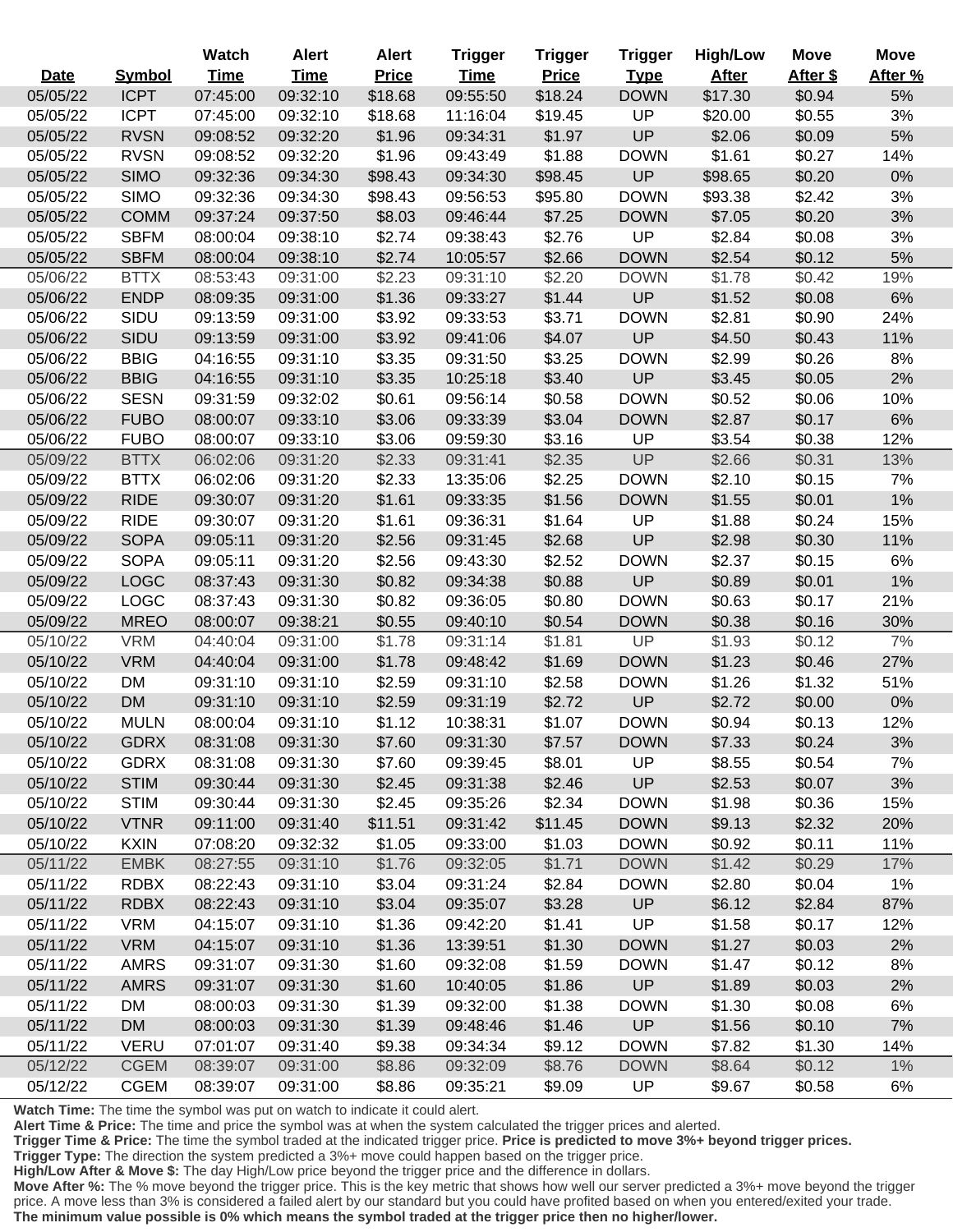|             |               | Watch       | <b>Alert</b> | <b>Alert</b> | <b>Trigger</b> | <b>Trigger</b> | <b>Trigger</b> | <b>High/Low</b> | <b>Move</b> | <b>Move</b> |
|-------------|---------------|-------------|--------------|--------------|----------------|----------------|----------------|-----------------|-------------|-------------|
| <b>Date</b> | <b>Symbol</b> | <b>Time</b> | <b>Time</b>  | <b>Price</b> | <b>Time</b>    | <b>Price</b>   | <b>Type</b>    | <b>After</b>    | After \$    | After %     |
| 05/12/22    | <b>RDBX</b>   | 08:18:03    | 09:31:00     | \$3.00       | 09:31:11       | \$3.08         | <b>UP</b>      | \$3.27          | \$0.19      | 6%          |
| 05/12/22    | <b>RDBX</b>   | 08:18:03    | 09:31:00     | \$3.00       | 09:55:37       | \$2.84         | <b>DOWN</b>    | \$2.55          | \$0.29      | 10%         |
| 05/12/22    | <b>RIDE</b>   | 07:34:59    | 09:31:00     | \$1.77       | 09:31:04       | \$1.76         | <b>DOWN</b>    | \$1.59          | \$0.17      | 10%         |
| 05/12/22    | <b>RIDE</b>   | 07:34:59    | 09:31:00     | \$1.77       | 10:32:35       | \$1.87         | UP             | \$2.39          | \$0.52      | 28%         |
| 05/12/22    | <b>MITO</b>   | 08:07:07    | 09:31:50     | \$0.29       | 09:33:21       | \$0.34         | UP             | \$0.38          | \$0.04      | 12%         |
| 05/12/22    | <b>MITO</b>   | 08:07:07    | 09:31:50     | \$0.29       | 13:12:38       | \$0.27         | <b>DOWN</b>    | \$0.21          | \$0.06      | 21%         |
| 05/12/22    | <b>ALNA</b>   | 04:21:23    | 09:32:20     | \$0.20       | 10:49:33       | \$0.15         | <b>DOWN</b>    | \$0.13          | \$0.02      | 16%         |
| 05/12/22    | AFI           | 08:00:11    | 09:32:40     | \$0.36       | 09:36:21       | \$0.35         | <b>DOWN</b>    | \$0.31          | \$0.04      | 11%         |
| 05/12/22    | <b>AFI</b>    | 08:00:11    | 09:32:40     | \$0.36       | 09:44:08       | \$0.41         | UP             | \$0.42          | \$0.01      | 2%          |
| 05/13/22    | <b>MULN</b>   | 07:11:26    | 09:31:00     | \$0.99       | 09:32:28       | \$1.04         | UP             | \$1.08          | \$0.04      | 4%          |
| 05/13/22    | <b>MULN</b>   | 07:11:26    | 09:31:00     | \$0.99       | 14:17:50       | \$0.97         | <b>DOWN</b>    | \$0.92          | \$0.05      | $5%$        |
| 05/13/22    | <b>RIDE</b>   | 08:39:34    | 09:31:10     | \$2.25       | 09:32:19       | \$2.20         | <b>DOWN</b>    | \$2.14          | \$0.06      | 3%          |
| 05/13/22    | <b>RIDE</b>   | 08:39:34    | 09:31:10     | \$2.25       | 09:42:24       | \$2.30         | UP             | \$2.54          | \$0.24      | 10%         |
| 05/13/22    | <b>VERU</b>   | 09:00:46    | 09:31:20     | \$11.48      | 09:31:30       | \$11.64        | UP             | \$15.15         | \$3.51      | 30%         |
| 05/13/22    | <b>VERU</b>   | 09:00:46    | 09:31:20     | \$11.48      | 09:34:26       | \$10.97        | <b>DOWN</b>    | \$10.41         | \$0.56      | 5%          |
| 05/13/22    | <b>OTRA</b>   | 08:45:18    | 09:31:40     | \$10.45      | 09:32:59       | \$10.20        | <b>DOWN</b>    | \$8.08          | \$2.12      | 21%         |
| 05/13/22    | <b>MYSZ</b>   | 09:32:54    | 09:33:10     | \$0.32       | 09:40:02       | \$0.34         | UP             | \$0.37          | \$0.03      | 9%          |
| 05/13/22    | <b>MYSZ</b>   | 09:32:54    | 09:33:10     | \$0.32       | 11:32:27       | \$0.27         | <b>DOWN</b>    | \$0.24          | \$0.03      | 11%         |
| 05/16/22    | <b>CMRX</b>   | 07:13:16    | 09:31:20     | \$1.87       | 09:32:24       | \$1.82         | <b>DOWN</b>    | \$1.60          | \$0.22      | 12%         |
| 05/16/22    | <b>AGRI</b>   | 05:19:40    | 09:31:30     | \$2.02       | 09:31:31       | \$2.04         | UP             | \$2.75          | \$0.71      | 35%         |
| 05/16/22    | <b>DTST</b>   | 07:35:08    | 09:31:40     | \$3.59       | 09:32:16       | \$3.50         | <b>DOWN</b>    | \$3.10          | \$0.40      | 11%         |
| 05/16/22    | <b>DTST</b>   | 07:35:08    | 09:31:40     | \$3.59       | 10:05:03       | \$3.78         | UP             | \$3.80          | \$0.02      | 1%          |
| 05/16/22    | <b>PIXY</b>   | 04:14:04    | 09:32:30     | \$0.50       | 09:34:52       | \$0.49         | <b>DOWN</b>    | \$0.38          | \$0.11      | 23%         |
| 05/16/22    | <b>SAVE</b>   | 07:05:08    | 09:32:30     | \$18.61      | 09:35:22       | \$18.19        | <b>DOWN</b>    | \$18.02         | \$0.17      | 1%          |
| 05/16/22    | <b>SAVE</b>   | 07:05:08    | 09:32:30     | \$18.61      | 10:08:25       | \$18.84        | UP             | \$19.80         | \$0.96      | $5%$        |
| 05/16/22    | <b>GOEV</b>   | 07:08:04    | 09:32:50     | \$3.33       | 09:32:54       | \$3.32         | <b>DOWN</b>    | \$3.26          | \$0.06      | 2%          |
| 05/16/22    | <b>GOEV</b>   | 07:08:04    | 09:32:50     | \$3.33       | 09:39:58       | \$3.45         | UP             | \$3.60          | \$0.15      | 4%          |
| 05/17/22    | <b>BRDS</b>   | 07:07:48    | 09:31:00     | \$1.25       | 09:31:08       | \$1.20         | <b>DOWN</b>    | \$0.95          | \$0.25      | 21%         |
| 05/17/22    | <b>PPSI</b>   | 07:57:56    | 09:31:00     | \$4.02       | 09:34:12       | \$3.92         | <b>DOWN</b>    | \$3.53          | \$0.39      | 10%         |
| 05/17/22    | <b>PPSI</b>   | 07:57:56    | 09:31:00     | \$4.02       | 10:10:19       | \$4.13         | UP             | \$4.16          | \$0.03      | 1%          |
| 05/17/22    | <b>AGRI</b>   | 08:00:04    | 09:31:10     | \$2.31       | 09:31:36       | \$2.30         | <b>DOWN</b>    | \$2.25          | \$0.05      | 2%          |
| 05/17/22    | <b>AGRI</b>   | 08:00:04    | 09:31:10     | \$2.31       | 09:37:21       | \$2.41         | UP             | \$2.74          | \$0.33      | 14%         |
| 05/17/22    | <b>AUVI</b>   | 08:48:28    | 09:31:10     | \$1.27       | 09:33:05       | \$1.30         | UP             | \$1.53          | \$0.23      | 18%         |
| 05/17/22    | <b>IDRA</b>   | 08:37:56    | 09:31:10     | \$0.52       | 09:33:59       | \$0.51         | <b>DOWN</b>    | \$0.40          | \$0.11      | 21%         |
| 05/18/22    | <b>AGRI</b>   | 08:00:04    | 09:31:10     | \$2.91       | 09:32:33       | \$2.87         | <b>DOWN</b>    | \$2.58          | \$0.29      | 10%         |
| 05/18/22    | <b>AGRI</b>   | 08:00:04    | 09:31:10     | \$2.91       | 09:52:52       | \$3.08         | UP             | \$3.13          | \$0.05      | 2%          |
| 05/18/22    | <b>GNUS</b>   | 08:17:08    | 09:31:10     | \$0.88       | 09:31:16       | \$0.87         | <b>DOWN</b>    | \$0.73          | \$0.14      | 16%         |
| 05/18/22    | <b>DOCS</b>   | 09:30:52    | 09:31:20     | \$30.69      | 09:31:39       | \$29.19        | <b>DOWN</b>    | \$28.55         | \$0.64      | 2%          |
| 05/18/22    | <b>DOCS</b>   | 09:30:52    | 09:31:20     | \$30.69      | 10:02:28       | \$30.79        | UP             | \$31.84         | \$1.05      | 3%          |
| 05/18/22    | <b>NCMI</b>   | 06:33:56    | 09:31:20     | \$1.66       | 09:31:28       | \$1.64         | <b>DOWN</b>    | \$1.34          | \$0.30      | 18%         |
| 05/18/22    | AFI           | 09:31:24    | 09:32:50     | \$0.38       | 09:32:54       | \$0.39         | <b>UP</b>      | \$0.52          | \$0.13      | 34%         |
| 05/18/22    | <b>BBIG</b>   | 08:00:04    | 09:37:30     | \$3.03       | 09:38:31       | \$3.04         | UP             | \$3.42          | \$0.38      | 13%         |
| 05/19/22    | <b>CBAT</b>   | 07:03:48    | 09:31:00     | \$1.20       | 09:38:33       | \$1.14         | <b>DOWN</b>    | \$1.08          | \$0.06      | $5%$        |
| 05/19/22    | <b>INO</b>    | 08:00:04    | 09:31:00     | \$2.15       | 09:32:28       | \$2.18         | UP             | \$2.18          | \$0.00      | $0\%$       |
| 05/19/22    | <b>INO</b>    | 08:00:04    | 09:31:00     | \$2.15       | 14:17:19       | \$2.03         | <b>DOWN</b>    | \$1.94          | \$0.09      | 4%          |
| 05/19/22    | <b>CMRX</b>   | 08:50:04    | 09:31:10     | \$1.94       | 09:36:06       | \$1.92         | <b>DOWN</b>    | \$1.87          | \$0.05      | 3%          |
| 05/19/22    | <b>CMRX</b>   | 08:50:04    | 09:31:10     | \$1.94       | 12:19:16       | \$2.08         | <b>UP</b>      | \$2.22          | \$0.14      | 7%          |
| 05/19/22    | <b>IMAC</b>   | 08:25:40    | 09:31:10     | \$0.98       | 09:32:32       | \$1.02         | <b>UP</b>      | \$1.20          | \$0.18      | 18%         |
| 05/19/22    | <b>NURO</b>   | 09:10:36    | 09:31:10     | \$4.55       | 09:31:54       | \$4.45         | <b>DOWN</b>    | \$4.02          | \$0.43      | 10%         |
| 05/19/22    | <b>NURO</b>   | 09:10:36    | 09:31:10     | \$4.55       | 09:40:49       | \$4.67         | UP             | \$5.89          | \$1.22      | 26%         |

ī

 $\overline{a}$ 

Ī

**Alert Time & Price:** The time and price the symbol was at when the system calculated the trigger prices and alerted.

**Trigger Time & Price:** The time the symbol traded at the indicated trigger price. **Price is predicted to move 3%+ beyond trigger prices.**

**Trigger Type:** The direction the system predicted a 3%+ move could happen based on the trigger price.

**High/Low After & Move \$:** The day High/Low price beyond the trigger price and the difference in dollars.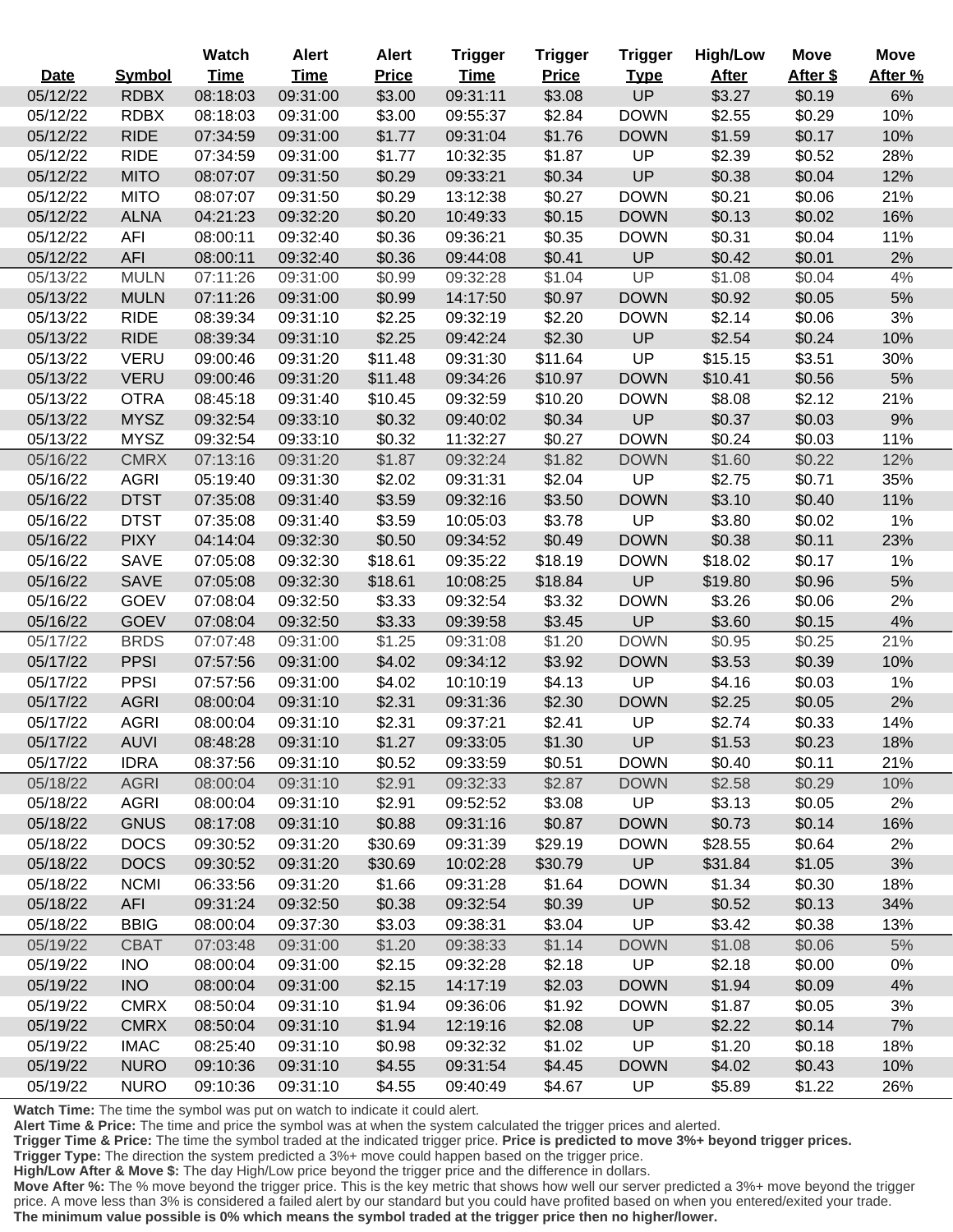|             |                | Watch       | <b>Alert</b> | <b>Alert</b> | <b>Trigger</b> | <b>Trigger</b> | <b>Trigger</b> | <b>High/Low</b> | <b>Move</b> | <b>Move</b> |
|-------------|----------------|-------------|--------------|--------------|----------------|----------------|----------------|-----------------|-------------|-------------|
| <b>Date</b> | <b>Symbol</b>  | <b>Time</b> | <b>Time</b>  | <b>Price</b> | <b>Time</b>    | <b>Price</b>   | <b>Type</b>    | <b>After</b>    | After \$    | After %     |
| 05/19/22    | <b>BBIG</b>    | 08:00:04    | 09:31:20     | \$2.72       | 09:31:59       | \$2.74         | <b>UP</b>      | \$2.83          | \$0.09      | 3%          |
| 05/19/22    | <b>SIGA</b>    | 08:23:24    | 09:31:20     | \$8.68       | 09:32:16       | \$9.01         | UP             | \$9.75          | \$0.74      | 8%          |
| 05/19/22    | <b>SIGA</b>    | 08:23:24    | 09:31:20     | \$8.68       | 09:41:18       | \$8.53         | <b>DOWN</b>    | \$8.00          | \$0.53      | 6%          |
| 05/20/22    | <b>ATHX</b>    | 08:00:04    | 09:31:20     | \$0.31       | 09:31:52       | \$0.29         | <b>DOWN</b>    | \$0.25          | \$0.04      | 14%         |
| 05/20/22    | <b>VVPR</b>    | 09:06:52    | 09:31:20     | \$1.62       | 09:31:51       | \$1.60         | <b>DOWN</b>    | \$1.41          | \$0.19      | 12%         |
| 05/20/22    | <b>NURO</b>    | 08:14:52    | 09:31:30     | \$4.75       | 09:31:39       | \$4.61         | <b>DOWN</b>    | \$4.14          | \$0.47      | 10%         |
| 05/20/22    | <b>NURO</b>    | 08:14:52    | 09:31:30     | \$4.75       | 09:36:51       | \$4.80         | UP             | \$4.88          | \$0.08      | 2%          |
| 05/20/22    | <b>IMMX</b>    | 08:50:12    | 09:31:40     | \$2.51       | 09:32:15       | \$2.44         | <b>DOWN</b>    | \$2.07          | \$0.37      | 15%         |
| 05/20/22    | <b>IMMX</b>    | 08:50:12    | 09:31:40     | \$2.51       | 09:58:47       | \$2.60         | UP             | \$2.87          | \$0.27      | 10%         |
| 05/23/22    | <b>CBIO</b>    | 08:42:39    | 09:31:00     | \$0.95       | 09:34:15       | \$0.90         | <b>DOWN</b>    | \$0.90          | \$0.00      | 1%          |
| 05/23/22    | <b>CBIO</b>    | 08:42:39    | 09:31:00     | \$0.95       | 09:37:36       | \$1.03         | <b>UP</b>      | \$1.47          | \$0.44      | 43%         |
| 05/23/22    | <b>CNCE</b>    | 09:06:31    | 09:31:00     | \$4.72       | 09:34:41       | \$4.84         | <b>UP</b>      | \$5.11          | \$0.27      | 6%          |
| 05/23/22    | <b>CNCE</b>    | 09:06:31    | 09:31:00     | \$4.72       | 10:04:00       | \$4.65         | <b>DOWN</b>    | \$3.90          | \$0.75      | 16%         |
| 05/23/22    | <b>INO</b>     | 08:15:35    | 09:31:00     | \$2.08       | 09:31:47       | \$2.04         | <b>DOWN</b>    | \$1.89          | \$0.15      | 7%          |
| 05/23/22    | <b>GOVX</b>    | 05:07:59    | 09:31:20     | \$1.95       | 09:31:27       | \$1.90         | <b>DOWN</b>    | \$1.65          | \$0.25      | 13%         |
| 05/23/22    | GOVX           | 05:07:59    | 09:31:20     | \$1.95       | 09:32:25       | \$2.06         | <b>UP</b>      | \$2.85          | \$0.79      | 38%         |
| 05/23/22    | <b>CMRX</b>    | 05:35:03    | 09:31:30     | \$2.55       | 09:35:40       | \$2.49         | <b>DOWN</b>    | \$2.18          | \$0.31      | 12%         |
| 05/23/22    | <b>SIGA</b>    | 04:31:51    | 09:31:30     | \$14.28      | 09:31:42       | \$14.08        | <b>DOWN</b>    | \$10.38         | \$3.70      | 26%         |
| 05/23/22    | <b>OCGN</b>    | 08:54:39    | 09:31:40     | \$2.22       | 09:32:29       | \$2.20         | <b>DOWN</b>    | \$2.12          | \$0.08      | 4%          |
| 05/23/22    | <b>FRSX</b>    | 05:54:39    | 09:35:20     | \$0.86       | 09:59:50       | \$0.84         | <b>DOWN</b>    | \$0.82          | \$0.02      | 2%          |
| 05/23/22    | <b>FRSX</b>    | 05:54:39    | 09:35:20     | \$0.86       | 11:54:09       | \$0.90         | <b>UP</b>      | \$0.95          | \$0.05      | $6\%$       |
| 05/23/22    | <b>KALA</b>    | 06:03:43    | 09:36:02     | \$0.67       | 09:37:25       | \$0.72         | UP             | \$0.85          | \$0.13      | 18%         |
| 05/23/22    | <b>KALA</b>    | 06:03:43    | 09:36:02     | \$0.67       | 14:13:59       | \$0.66         | <b>DOWN</b>    | \$0.60          | \$0.06      | 9%          |
| 05/24/22    | <b>BIMI</b>    | 05:02:55    | 09:31:10     | \$1.02       | 09:31:25       | \$0.96         | <b>DOWN</b>    | \$0.59          | \$0.37      | 39%         |
| 05/24/22    | <b>BTTX</b>    | 05:45:58    | 09:31:10     | \$1.36       | 09:31:36       | \$1.37         | UP             | \$2.38          | \$1.01      | 74%         |
| 05/24/22    | <b>CBIO</b>    | 04:24:31    | 09:31:10     | \$1.06       | 09:31:16       | \$1.08         | UP             | \$1.38          | \$0.30      | 28%         |
| 05/24/22    | <b>GFAI</b>    | 07:31:19    | 09:31:40     | \$0.70       | 09:35:48       | \$0.69         | <b>DOWN</b>    | \$0.67          | \$0.02      | 4%          |
| 05/24/22    | <b>GFAI</b>    | 07:31:19    | 09:31:40     | \$0.70       | 10:31:22       | \$0.75         | <b>UP</b>      | \$0.89          | \$0.14      | 19%         |
| 05/24/22    | <b>GOVX</b>    | 07:18:31    | 09:31:40     | \$2.77       | 09:32:06       | \$2.61         | <b>DOWN</b>    | \$2.23          | \$0.38      | 15%         |
| 05/24/22    | <b>GOVX</b>    | 07:18:31    | 09:31:40     | \$2.77       | 09:33:30       | \$2.86         | UP             | \$3.38          | \$0.52      | 18%         |
| 05/24/22    | <b>SWTX</b>    | 09:17:03    | 09:31:40     | \$37.72      | 09:33:00       | \$38.34        | <b>UP</b>      | \$38.40         | \$0.06      | 0%          |
| 05/24/22    | <b>SWTX</b>    | 09:17:03    | 09:31:40     | \$37.72      | 09:34:12       | \$37.24        | <b>DOWN</b>    | \$32.23         | \$5.01      | 14%         |
| 05/24/22    | ZVO            | 09:20:47    | 09:31:40     | \$0.87       | 09:31:47       | \$0.86         | <b>DOWN</b>    | \$0.70          | \$0.16      | 19%         |
| 05/24/22    | ZVO            | 09:20:47    | 09:31:40     | \$0.87       | 09:38:24       | \$0.93         | <b>UP</b>      | \$0.97          | \$0.04      | 4%          |
| 05/24/22    | <b>SIGA</b>    | 08:00:07    | 09:33:30     | \$10.21      | 09:33:30       | \$10.20        | <b>DOWN</b>    | \$8.47          | \$1.73      | 17%         |
| 05/25/22    | <b>VRCA</b>    | 09:30:07    | 09:31:00     | \$2.62       | 09:33:27       | \$2.53         | <b>DOWN</b>    | \$1.88          | \$0.65      | 26%         |
| 05/25/22    | <b>ELEV</b>    | 08:41:27    | 09:31:00     | \$4.27       | 09:31:11       | \$4.39         | UP             | \$4.61          | \$0.22      | 5%          |
| 05/25/22    | <b>ELEV</b>    | 08:41:27    | 09:31:00     | \$4.27       | 09:58:26       | \$4.10         | <b>DOWN</b>    | \$3.82          | \$0.28      | 7%          |
| 05/25/22    | <b>GOVX</b>    | 07:26:23    | 09:31:10     | \$2.46       | 09:31:22       | \$2.48         | UP             | \$2.72          | \$0.24      | 10%         |
| 05/25/22    | <b>GOVX</b>    | 07:26:23    | 09:31:10     | \$2.46       | 09:32:52       | \$2.38         | <b>DOWN</b>    | \$1.45          | \$0.93      | 39%         |
| 05/25/22    | <b>MICS</b>    | 09:01:59    | 09:31:30     | \$3.45       | 09:32:43       | \$3.61         | <b>UP</b>      | \$3.82          | \$0.21      | 6%          |
| 05/25/22    | <b>MICS</b>    | 09:01:59    | 09:31:30     | \$3.45       | 10:30:55       | \$3.35         | <b>DOWN</b>    | \$3.11          | \$0.24      | 7%          |
| 05/25/22    | <b>MOTS</b>    | 04:17:35    | 09:31:31     | \$0.29       | 10:00:50       | \$0.27         | <b>DOWN</b>    | \$0.25          | \$0.02      | 6%          |
| 05/25/22    | <b>HAPP</b>    | 09:09:35    | 09:31:40     | \$0.32       | 09:35:22       | \$0.29         | <b>DOWN</b>    | \$0.23          | \$0.06      | 21%         |
| 05/25/22    | <b>PIXY</b>    | 08:01:19    | 09:34:31     | \$0.40       | 11:29:42       | \$0.35         | <b>DOWN</b>    | \$0.32          | \$0.03      | 8%          |
| 05/26/22    | $\overline{Q}$ | 05:32:22    | 09:31:00     | \$3.80       | 09:32:00       | \$3.74         | <b>DOWN</b>    | \$3.71          | \$0.03      | 1%          |
| 05/26/22    | IQ             | 05:32:22    | 09:31:00     | \$3.80       | 09:35:58       | \$3.90         | <b>UP</b>      | \$3.96          | \$0.06      | 2%          |
| 05/26/22    | <b>BKSY</b>    | 04:23:58    | 09:31:10     | \$2.32       | 09:32:06       | \$2.36         | UP             | \$2.55          | \$0.19      | 8%          |
| 05/26/22    | <b>BKSY</b>    | 04:23:58    | 09:31:10     | \$2.32       | 09:54:23       | \$2.26         | <b>DOWN</b>    | \$2.16          | \$0.10      | 4%          |
| 05/26/22    | <b>GOVX</b>    | 08:22:14    | 09:31:10     | \$1.99       | 09:31:44       | \$2.06         | UP             | \$2.14          | \$0.08      | 4%          |

 $\overline{a}$ 

 $\overline{a}$ 

**Alert Time & Price:** The time and price the symbol was at when the system calculated the trigger prices and alerted.

**Trigger Time & Price:** The time the symbol traded at the indicated trigger price. **Price is predicted to move 3%+ beyond trigger prices.**

**Trigger Type:** The direction the system predicted a 3%+ move could happen based on the trigger price.

**High/Low After & Move \$:** The day High/Low price beyond the trigger price and the difference in dollars.